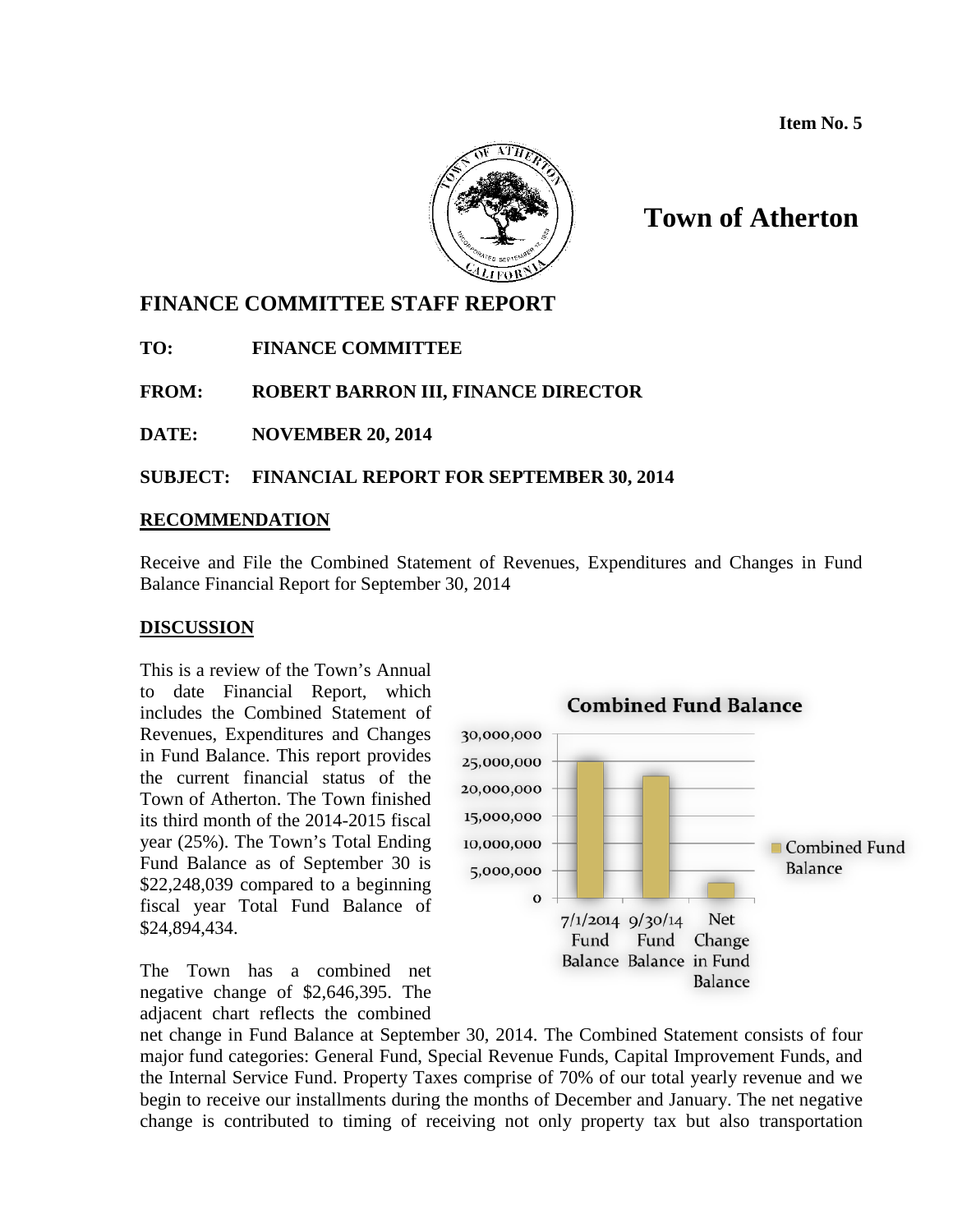measure funds. All four major funds categories at September 30 have positive ending fund balances.

## **General Fund**

## *Revenues*

The General Fund total revenue to date is \$1,054,990 and is 8.6% of the revenue budget of \$12,319,741. This includes a transfer in of \$93,000 from the Parcel Tax Fund. This is a prorated amount of the total due - \$372,000. During the Fiscal Year 2014-2015 budget discussions, the allocation of Parcel Tax to the General Fund for Police department operations was reduced from 60% to 20%.

Of the total General Fund Revenue received to date, \$7,321 is from in Property Tax in Lieu (VLF) and \$80,487 in other property taxes. This is a total of \$87,808 for total property taxes and represents 8.3% of total revenue received to date. The chart below reflects the total Property Taxes budget and their representation to total revenues.



Franchise Fees to the Town come from PG&E, Cal Water, Garbage, and Cable. Total Franchise fees to date are \$54,137or 6.7% to a budget of \$814,044. Business Licenses are \$137,578 or 63.9% of budgeted revenue of \$215,210. Planning fees are at \$75,185 compared to budgeted revenues of 225,280. Building revenues are at \$423,056 in relation to a yearly budget of \$1,559,581 or 27.1% of budget Public Works revenues are \$58,633 and to a budget of \$286,881. A majority of the department revenue is due to encroachment permits of \$46,676.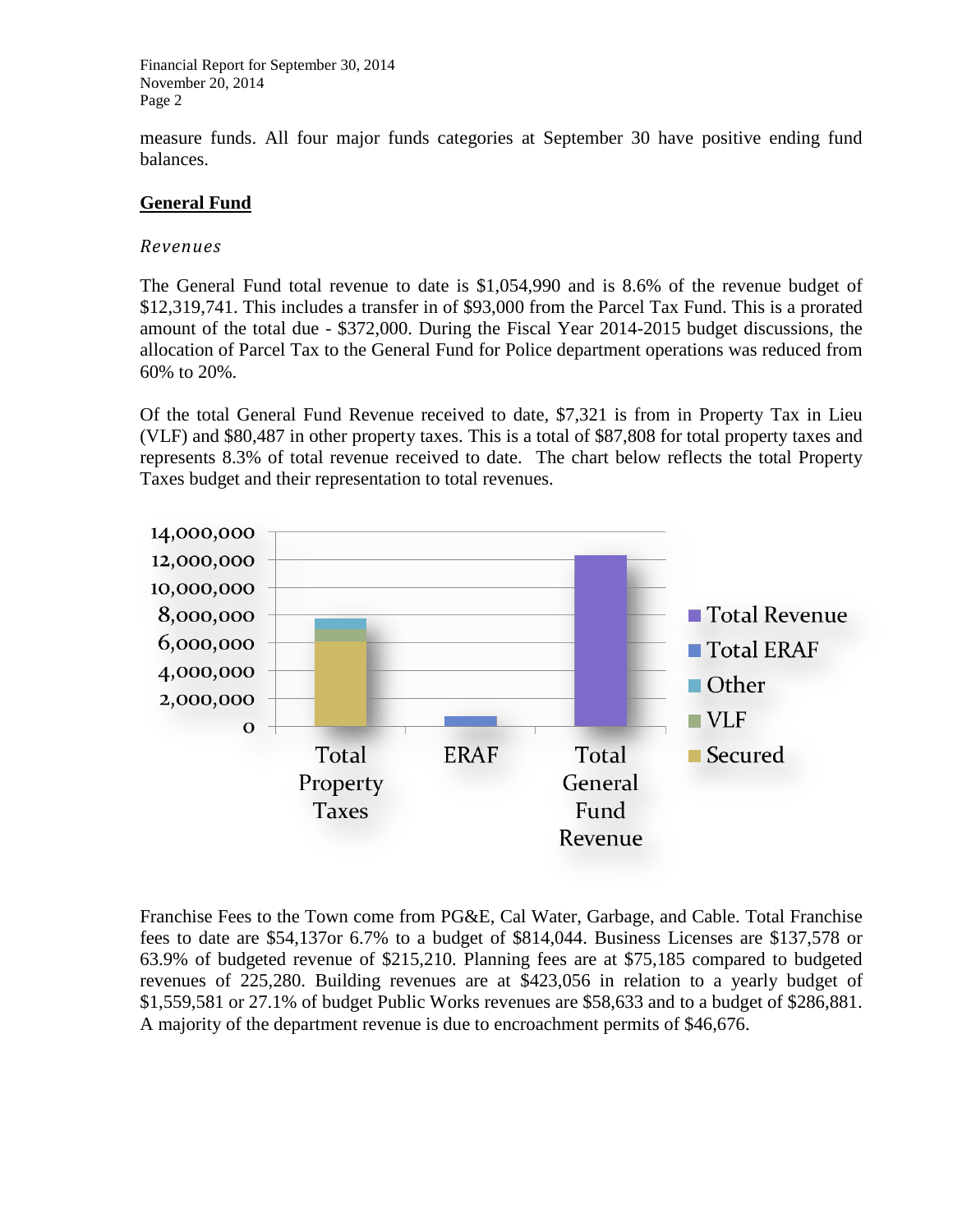These revenues are approximately 25% of the total general fund revenue of \$12,319,741.

**Major Town revenue sources such as property taxes are received in 2 installments and begin in December.** 





The General Fund Expenditures ending September 2014 are

\$3,561,951 compared to the total budget of \$11,463,891. Currently total operational expenditures are at 31.1% of budget. In July the Council authorized an allocation of \$1,020,000 towards the OPEB trust. Without the allocation the total expenditures to date would be \$2,541,950 or 22.1% of budget.

1,425,000

As of September 30, 2014 the total General Fund Revenues of \$1,054,990 are deficient to current operational expenditures of \$3,561,951 by \$2,506,960. Most of the operational departments are within their budget in the first quarter with the exception of non-departmental due to the payment of \$1,020,000 towards OPEB trust.

## *Anticipated Unassigned General Fund Reserves*

As a result of the current financial data, the period (September 2014) ending General Fund Balance is \$7,971,189. Based on the current reserve policy and allocating the mandatory 15% for emergency and 20% for operating reserves, the calculated Unassigned General Fund Balance is \$3,958,827.

| <b>General Fund Reserve Calculation</b>                |     |                 |
|--------------------------------------------------------|-----|-----------------|
| <b>Total General Fund Operational Budget (Sheet 2)</b> |     | \$11,463,891    |
| Period Ending General Fund Balance (Above)             |     | 7,971,189<br>S. |
| Minimum Mandatory Emergency Reserve                    | 15% | 1,719,584<br>S. |
| Minimum Mandatory Operating Reserve                    | 20% | 2,292,778       |
| <b>Unassigned General Fund Balance</b>                 |     | 3,958,827       |
|                                                        |     |                 |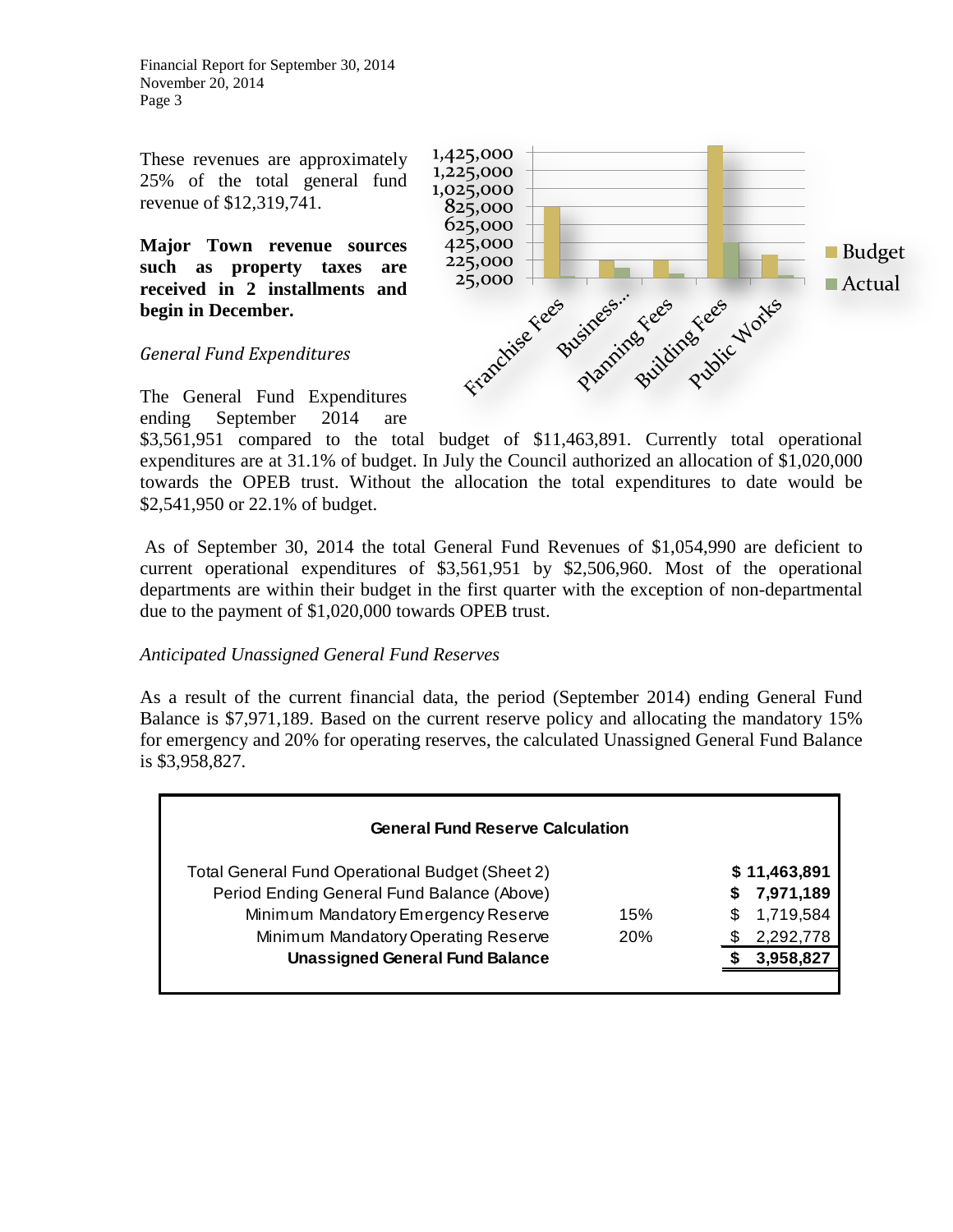## **Special Revenue Funds**

Total Special Revenue Funds had a beginning Fund Balance of \$9,606,460 and have a projected ending Fund Balance of \$9,568,274. The major funds in the category are the Library Fund, Building Department Fund and the SLESF Fund. The Library fund receives its money called "donor funds" usually towards the end of the fiscal year in June. These funds are the funds remitted to the Town after the Library major expenditures are paid through the JPA. The Town has maintenance and operational expenses for the facility, as well expenditures for the Library's portion of the new Town Civic Center. The estimated donor fund revenue for the fiscal year is \$1,185,000. Currently there is no income in the Library Fund. The San Mateo County JPA changed how it remits donor funds to agencies. The Town will no longer receive its "donor funds" at the end of each fiscal year. Instead it will be held in a trust by the JPA and every year we will get our yearly revenue amount that we record as a Trust in our financials. The JPA will only remit donor funds from the Trust once we have spent all of our existing Library revenues. Our financials record both funds held by the Town *and* funds held in Trust by the JPA.

The current Library Funds on hand prior to the JPA change were \$6,174,621. In FY 2012-2013 the JPA held \$1,121,146 in a Trust for the Town. The current balance in the Library Fund as of September is \$7,304,618. During the fiscal year the Library Fund is budgeted to contribute \$1,250,000 for its portion towards the Town Center environmental review, planning and design. Current expenditures to date are \$6,327.

The Building Department Fund is the Town's capital facilities fund for the new Town Civic Center. The current fund balance as of September 2014 is \$2,166,579. This fund does not receive revenues, only interest income is earned. This fund will appropriate \$1,903,927 towards the planning, design and environmental review of the Town Center in Fiscal Year 2014-2015 and, will include the allocation of the Library portion of the project. The Building Fund currently has expended \$28,604 or 1.5% of its budgeted expenditures.

The SLESF Fund is an annual State grant for public safety – front line enforcement. It can be used for personnel or front line equipment. The amount is received is based on a per capita formula with the minimum grant set at \$100,000. The balance in this fund is \$8,661. We budget this fund accordingly and transfer the yearly \$100,000 to the General Fund for the Police Department. This amount is budgeted in the Police Department as an offset to Salaries.

## **Capital Improvement Funds**

There are currently eight (8) capital improvement funds the Town uses for capital improvement/infrastructure needs. The revenue amounts in these funds come from special taxes, transportation tax measures, and property taxes. These are the funds that make up a majority of the Town's Capital Improvement Program. These funds began with a balance of \$3,696,681 and have a period ending balance of \$3,542,838. The major funds include the Parcel Tax, Measure A, Gas Tax Fund, and the Road Impact Fee (which the Town no longer collects). Since most major capital projects have significant costs, the Town "saves then spends" for capital projects over multiple years.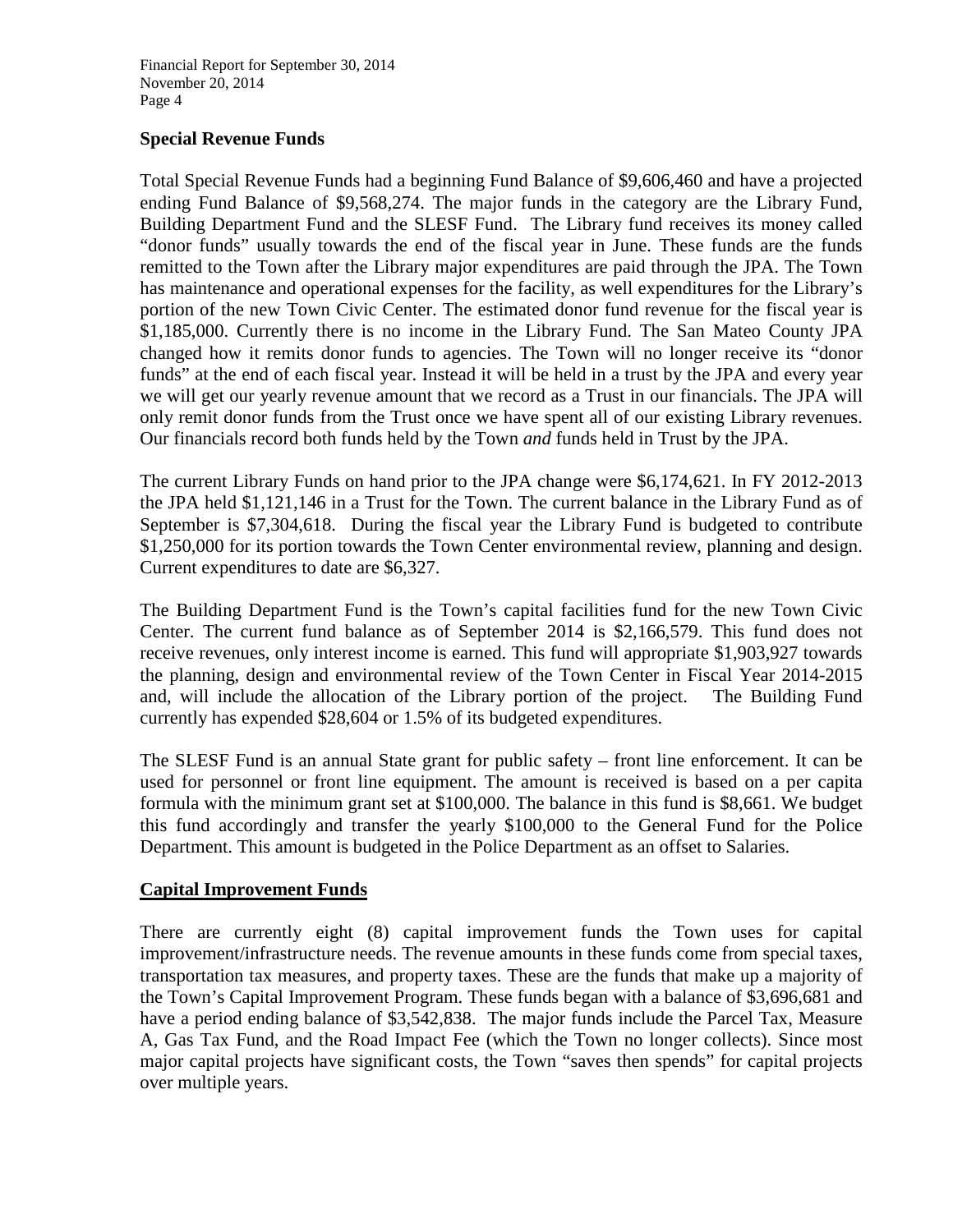The Parcel Tax is one of the main revenue sources for capital projects. In Fiscal Year 2014-2015 The Parcel Tax provides \$1,488,000 to the Capital Improvement program based on the new 20%/80% split. The Parcel Tax Fund currently has no revenues as property tax appropriation begin in December. The Parcel tax has current expenditure of \$94,845 and a transfer of \$93,000 to the General Fund. In the Capital Improvement Program for FY 2014-2015, the Parcel Tax budgeted \$2,992,755 for capital expenditures.

Below is a chart reflecting the Parcel Tax Capital Budget allocations including budgeted revenues and current Expenditures:



As of September 2014 the ending balance for the Parcel Tax is \$1,492, 415. A number of capital projects are programmed through the Parcel Tax that include street seal and patching projects, Marsh Road wall repairs, drainage project, accessibility improvements, El Camino Real and bike and pedestrian improvement program.

Measure A is the County Transportation Sales Tax and is used for transportation related capital projects. The current revenues are \$51,423 and to a yearly budgeted revenue of \$250,000. Total expenditures to date are \$29,620 and include the Congestion Relief C/CAG fee of \$24,845. Currently the Bridge Inspection and Traffic Safety programs are budgeted in the fund for a total amount of \$69,705. As of September 2014 the ending fund balance is \$681,232. The Gas Tax Fund has an ending balance of \$225,848. Current revenues are \$57,651 to a budget of \$200,000. The Gas Tax Fund is used for the Capital Improvement Program management and support staff in the Public Works department. A portion of staff time spent on all streets and roads improvement programs is accounted for in this Fund. The Road Impact Fee Fund no longer collects fees and currently has a balance of \$592,168. the Fiscal Year 2014-2015 budget includes expenditure allocation for the Marsh Retaining Wall project.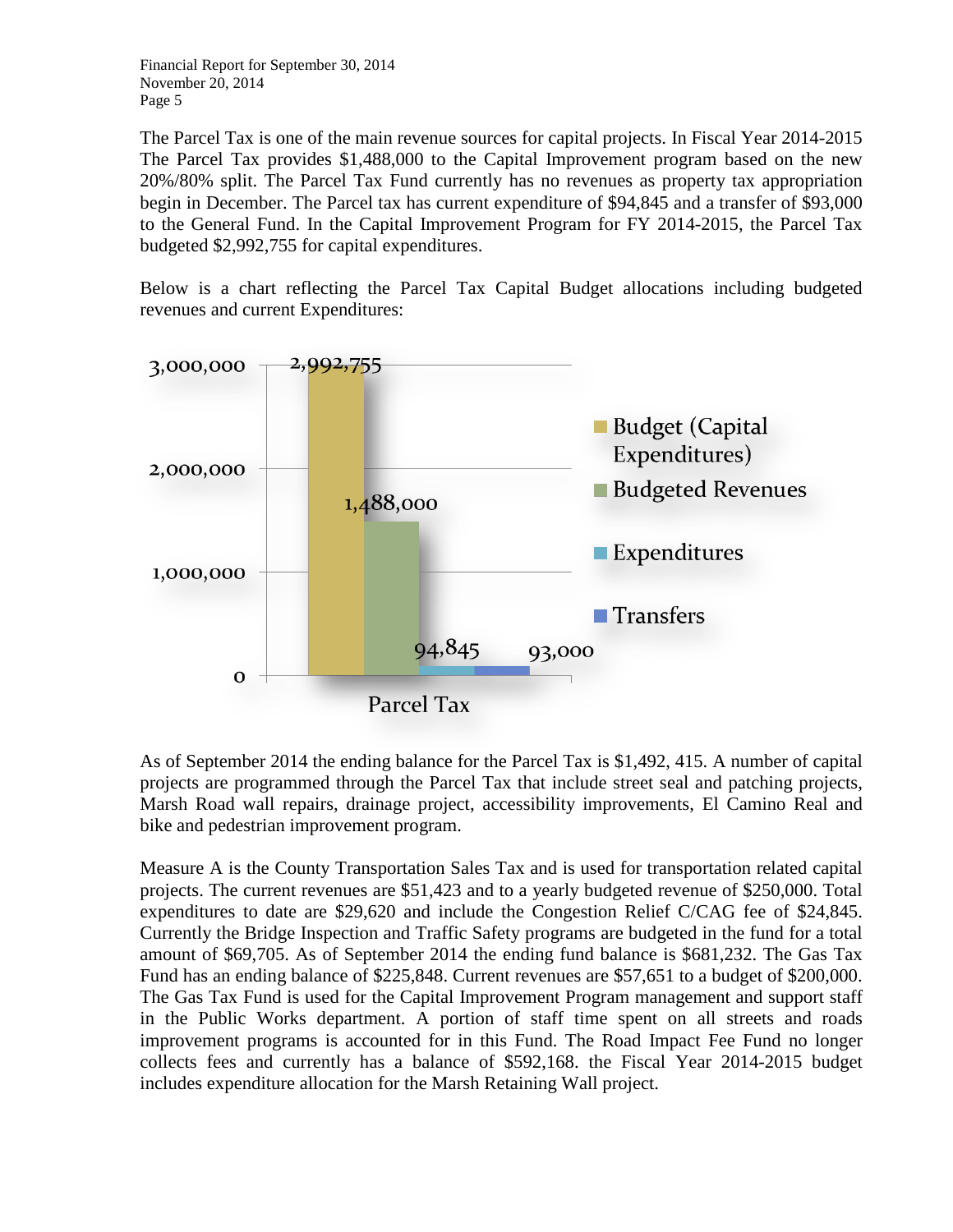Capital Projects continue to be an important part of the Town for servicing infrastructure needs and for enhanced improvements on buildings, drainage, and throughout the community.

### **Internal Service Funds**

The Internal Service Funds account for activities involved in rendering services to Town departments. These funds consist of the Workers' Compensation, General Liability, Employee Benefits, and Equipment Replacement Fund. Each fund performs a specific purpose and charges/allocations are made from the General Fund operations budgets to the respective funds. Costs of materials and services used by the Town are accumulated and delivered in these funds.

The total beginning balance of the Internal Service Funds was \$1,206,144 with current total revenues of \$1,332,211, and expenditures of \$1,372,615, for a total ending fund balance of \$1,165,739. For transaction purposes in recording OPEB trust liability, the \$1,020,000 allocation from the General Fund was transferred to the Employee Benefits Fund and then allocated to the Town's OPEB Trust.

The total Combined Statement of Town Funds at September 2014 have combined revenues of \$2,506,600, transfers in of \$93,000 compared to expenditures of \$5,152,995, and transfers out of \$93,000, for a combined net deficient change of \$2,646,395.

## **FISCAL IMPACT**

None.

### **ATTACHMENT(S)**

Combined Statements Annual Financial Report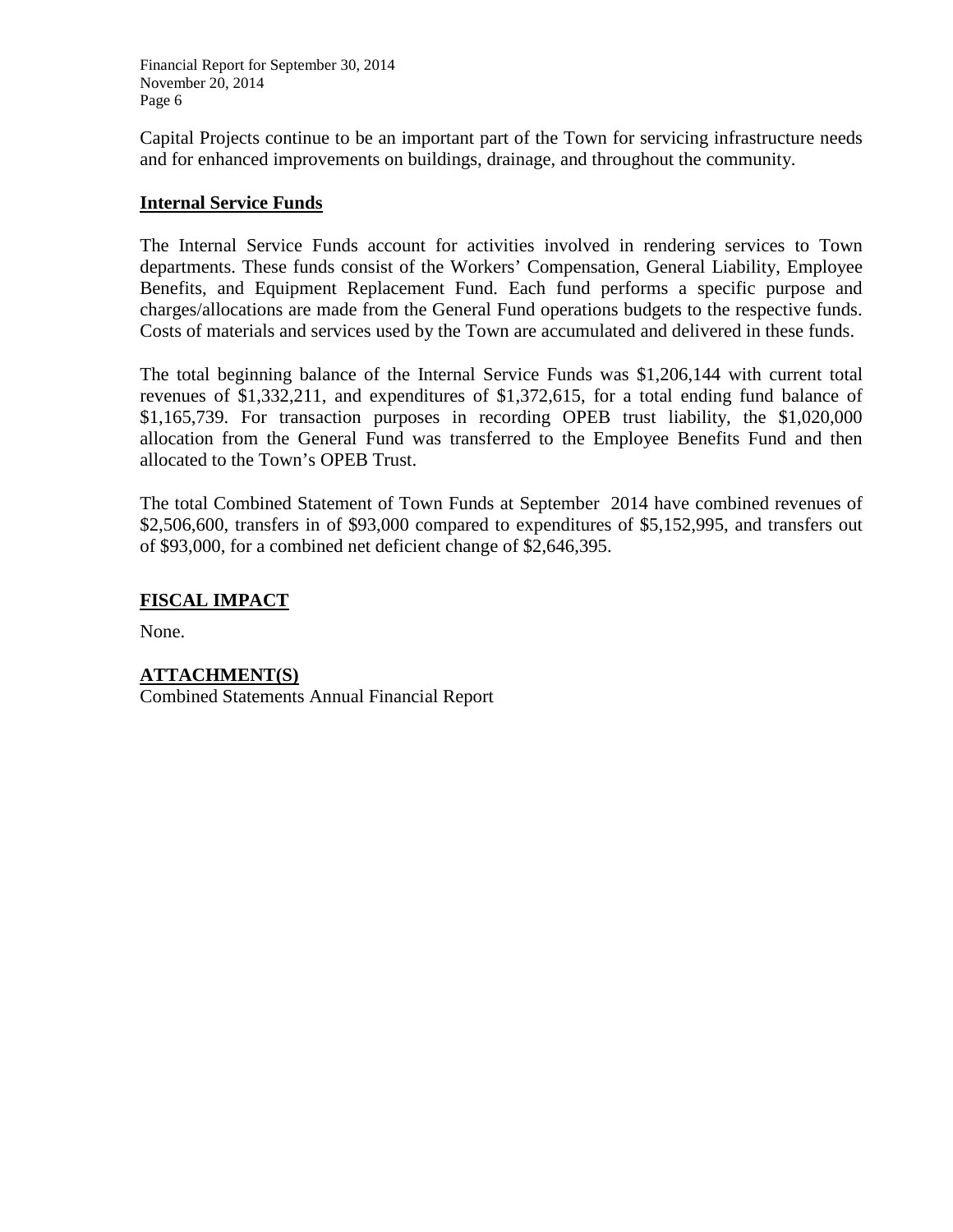#### **Combined Statement of Revenues, Expenditures and Changes in Fund Balances and Retained Earnings Period Ending September 30, 2014**

|                                     |                         | <b>Fund Balance</b><br>7/1/2014 |                         | <b>Revenues</b> |                 | <b>Transfers</b><br>In |                 |                                                 |                 | <b>Expenditure</b>                      |                          | <b>Transfers</b><br>Out |                 | <b>Fund Reserve</b><br><b>Adjustments</b> |  | <b>Ending</b><br><b>Fund Balance</b> |
|-------------------------------------|-------------------------|---------------------------------|-------------------------|-----------------|-----------------|------------------------|-----------------|-------------------------------------------------|-----------------|-----------------------------------------|--------------------------|-------------------------|-----------------|-------------------------------------------|--|--------------------------------------|
| <b>General Fund</b>                 | \$                      | 10,385,150                      | \$                      | 1,054,990       | \$              | 93,000                 | \$              | 3,561,951                                       |                 |                                         |                          |                         | \$              | 7,971,189                                 |  |                                      |
| <b>Special Revenue Funds</b>        |                         |                                 |                         |                 |                 |                        |                 |                                                 |                 |                                         |                          |                         |                 |                                           |  |                                      |
| <b>Library Fund</b>                 | \$                      | 7,304,618                       | \$                      |                 | \$              |                        | \$              | 6,327                                           | \$              |                                         | \$                       |                         | \$              | 7,298,291                                 |  |                                      |
| <b>Building Department Fund</b>     | \$                      | 2,195,183                       | \$                      |                 |                 |                        | \$              | 28,604                                          | \$              |                                         | \$                       |                         | \$              | 2,166,579                                 |  |                                      |
| <b>Tennis Fund</b>                  | \$                      | 17,640                          | \$                      | 1,715           | \$              |                        | \$              | 735                                             | \$              |                                         | \$                       |                         | \$              | 18,620                                    |  |                                      |
| SLESF/COPS Grant Fund               | \$                      | 151                             | \$                      | 8,510           | \$              |                        | \$              |                                                 | \$              |                                         | \$                       |                         | \$              | 8,661                                     |  |                                      |
| <b>Evans Creative Design</b>        | \$                      | 58,069                          | \$                      |                 | \$              |                        | \$              | 12,745                                          | \$              |                                         | \$                       |                         | \$              | 45,324                                    |  |                                      |
| HP Park Improvement Fund            | \$                      | 6,000                           | \$                      | ÷.              | \$              |                        | \$              |                                                 | \$              |                                         | \$                       |                         | \$              | 6,000                                     |  |                                      |
| <b>Tree Committee</b>               |                         | 24,799                          | \$                      |                 |                 |                        | $\frac{1}{2}$   |                                                 | \$              |                                         | \$                       |                         | \$              | 24,799                                    |  |                                      |
| <b>Total Special Rev Funds</b>      | $\overline{\mathbf{S}}$ | 9,606,460                       | $\overline{\$}$         | 10,225          | $\overline{\$}$ | $\sim$                 | $\overline{\$}$ | 48,411                                          | $\overline{\$}$ |                                         | $\overline{\$}$          | $\mathcal{L}$           | $\overline{\$}$ | 9,568,274                                 |  |                                      |
| <b>Capital Improvements Fund</b>    |                         |                                 |                         |                 |                 |                        |                 |                                                 |                 |                                         |                          |                         |                 |                                           |  |                                      |
| Parcel Tax Fund                     | \$                      | 1,680,260                       | \$                      |                 | \$              |                        | \$              | 94,845                                          | \$              | 93,000                                  | \$                       |                         | \$              | 1,492,415                                 |  |                                      |
| Measure A Fund                      | \$                      | 659,429                         | \$                      | 51,423          | \$              |                        | \$              | 29,620                                          | \$              |                                         | \$                       |                         | \$              | 681,232                                   |  |                                      |
| Gas Tax Fund                        |                         | 212,463                         | \$                      | 57,651          | \$              |                        | \$              | 44,265                                          | \$              |                                         | \$                       |                         | \$              | 225,848                                   |  |                                      |
| Measure M Fund                      |                         | 45,817                          | \$                      |                 | \$              |                        | \$              | 112                                             | \$              |                                         | \$                       |                         | \$              | 45,705                                    |  |                                      |
| Road Impact Fee Fund                | \$                      | 592,211                         | \$                      |                 | \$              |                        | \$              | 43                                              | \$              |                                         | \$                       |                         | \$              | 592,168                                   |  |                                      |
| Storm Drainage                      |                         | 29,917                          | \$                      |                 | \$              |                        | \$              |                                                 | \$              |                                         | \$                       |                         | \$              | 29,917                                    |  |                                      |
| Atherton Channel Fund               | \$                      | 240,998                         | \$                      | 101             | \$              |                        | \$              |                                                 | \$              |                                         | \$                       |                         | \$              | 241,099                                   |  |                                      |
| Capital Improvements Fund           | \$                      | 235,586                         | \$                      |                 | \$              |                        | \$              | 1,132                                           | \$              |                                         | \$                       |                         | \$              | 234,454                                   |  |                                      |
| <b>Total Capital Projects Funds</b> | $\overline{\mathbf{S}}$ | 3,696,681                       | $\overline{\$}$         | 109,174         | \$              |                        | $\overline{\$}$ | 170,018                                         | $\overline{\$}$ | 93,000                                  | $\overline{\mathcal{S}}$ |                         | $\overline{\$}$ | 3,542,838                                 |  |                                      |
| <b>Internal Service Fund</b>        |                         |                                 |                         |                 |                 |                        |                 |                                                 |                 |                                         |                          |                         |                 |                                           |  |                                      |
| Workers' Compensation Fund          | \$                      | 111,193                         | \$                      | 52,650          |                 |                        | \$              |                                                 | \$              |                                         | \$                       |                         | \$              | 163,843                                   |  |                                      |
| <b>General Liability Fund</b>       | \$                      | 230,735                         | \$                      | 87,005          | \$              |                        | \$              | 217,469                                         | \$              |                                         | \$                       |                         | \$              | 100,271                                   |  |                                      |
| <b>Employee Benefits Fund</b>       | \$                      | 525,019                         | \$                      | 1,147,470       | \$              |                        | \$              | 1,127,282                                       | \$              |                                         | \$                       |                         | \$              | 545,207                                   |  |                                      |
| <b>Equipment Replacement Fund</b>   | -\$                     | 339,197                         | \$                      | 45,086          | \$              |                        | \$              | 27,865                                          | \$              |                                         | \$                       |                         | \$              | 356,418                                   |  |                                      |
| <b>Total Internal Service Funds</b> | \$                      | 1,206,144                       | $\overline{\mathbf{S}}$ | 1,332,211       | \$              |                        | $\overline{\$}$ | 1,372,615                                       | \$              |                                         |                          |                         | $\overline{\$}$ | 1,165,739                                 |  |                                      |
| <b>Total</b>                        | S.                      | 24,894,434                      | \$                      | 2,506,600       | \$              | 93,000                 | \$              | 5,152,995                                       | \$              | 93,000                                  |                          |                         |                 | 22,248,039                                |  |                                      |
|                                     |                         |                                 |                         |                 |                 |                        |                 |                                                 |                 |                                         |                          |                         |                 |                                           |  |                                      |
| <b>Months in Period</b>             |                         | 3                               |                         |                 |                 |                        |                 |                                                 |                 | <b>General Fund Reserve Calculation</b> |                          |                         |                 |                                           |  |                                      |
| Percent of Year Complete            |                         | 25%                             |                         |                 |                 |                        |                 |                                                 |                 |                                         |                          |                         |                 |                                           |  |                                      |
|                                     |                         |                                 |                         |                 |                 |                        |                 | Total General Fund Operational Budget (Sheet 2) |                 |                                         |                          |                         | S               | 11,463,891                                |  |                                      |
|                                     |                         |                                 |                         |                 |                 |                        |                 | Period Ending General Fund Balance (Above)      |                 |                                         |                          |                         | S               | 7,971,189                                 |  |                                      |
|                                     |                         |                                 |                         |                 |                 |                        |                 | Minimum Mandatory Emergency Reserve             |                 |                                         |                          | 15%                     | \$              | 1,719,584                                 |  |                                      |
|                                     |                         |                                 |                         |                 |                 |                        |                 | Minimum Mandatory Operating Reserve             |                 |                                         |                          | 20%                     | \$              | 2,292,778                                 |  |                                      |

**Unassigned General Fund Balance**

**\$ 3,958,827**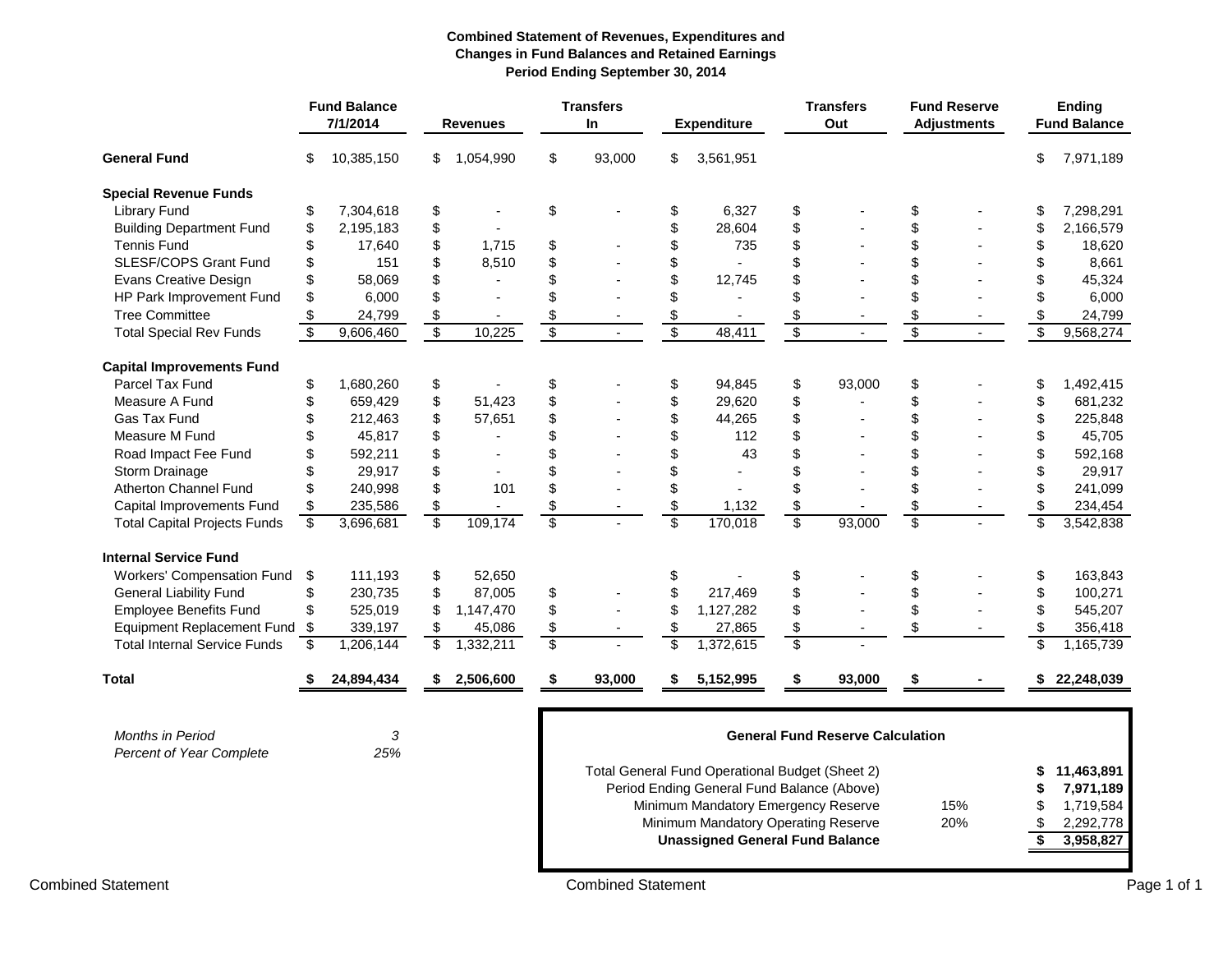### **Statement of Revenues Period Ending September 2014**

|                                     |                  |                          | FY 2014-2015      |         |
|-------------------------------------|------------------|--------------------------|-------------------|---------|
|                                     | <b>Budgeted</b>  |                          | <b>YTD Actual</b> | %       |
| <b>GENERAL FUND</b>                 |                  |                          |                   |         |
| <b>Secured Property Taxes</b>       | \$<br>6,132,731  | \$                       |                   | 0.0%    |
| <b>ERAF</b>                         | \$<br>700,000    | \$                       |                   | 0.0%    |
| Property Tax In Lieu (VLF)          | \$<br>845,667    | \$                       | 7,321             | 0.9%    |
| <b>Other Property Taxes</b>         | \$<br>794,693    | \$                       | 80,487            | 10.1%   |
| <b>Sales Taxes</b>                  | \$<br>232,611    | \$                       | 65,531            | 28.2%   |
| <b>Franchise Fees</b>               | \$<br>814,044    | \$                       |                   | 6.7%    |
|                                     |                  |                          | 54,137            |         |
| Intergovernmental                   | \$<br>40,047     |                          |                   | 0.0%    |
| <b>Business Licenses</b>            | \$<br>215,210    | \$                       | 137,578           | 63.9%   |
| <b>Planning Fees</b>                | \$<br>225,280    | \$                       | 75,185            | 33.4%   |
| <b>Building Fees</b>                | \$<br>1,559,581  | \$                       | 423,056           | 27.1%   |
| <b>Police Revenues</b>              | \$<br>80,527     | \$                       | 22,605            | 28.1%   |
| <b>Public Works Revenues</b>        | \$<br>286,881    | \$                       | 58,633            | 20.4%   |
| <b>Park Revenues</b>                | \$<br>109,631    | \$                       | 63,485            | 57.9%   |
| <b>Miscellaneous Revenues</b>       | \$<br>282,838    | \$                       | 66,972            | 23.7%   |
| <b>TOTAL GENERAL FUND</b>           | \$<br>12,319,741 | \$                       | 1,054,990         | 8.6%    |
|                                     |                  |                          |                   |         |
| <b>SPECIAL REVENUE FUNDS</b>        |                  |                          |                   |         |
|                                     |                  |                          |                   | 0.0%    |
| <b>Library Fund</b>                 | \$<br>1,185,000  | \$                       |                   |         |
| <b>Building Department Fund</b>     | \$<br>3,562,000  | \$                       |                   | 0.0%    |
| <b>Tennis Fund</b>                  | \$<br>8,250      | \$                       | 1,715             | 20.8%   |
| <b>SLESF/COPS Grant Fund</b>        | \$<br>100,280    | \$                       | 8,510             | 8.5%    |
| <b>Evans Creative Design</b>        | \$               | \$                       |                   | #DIV/0! |
| HP Park Improvement Fund            | \$               | \$                       |                   | #DIV/0! |
| <b>Tree Committee</b>               | \$               | \$                       |                   | #DIV/0! |
| <b>TOTAL SPECIAL REV FUNDS</b>      | \$<br>4,855,530  | \$                       | 10,225            | 0.2%    |
|                                     |                  |                          |                   |         |
| <b>CAPITAL PROJECTS FUND</b>        |                  |                          |                   |         |
| Parcel Tax Fund                     | \$<br>1,860,000  | \$                       |                   | 0.0%    |
| Measure A Fund                      | \$<br>250,000    | \$                       | 51,423            | 20.6%   |
| Gas Tax Fund                        | \$<br>200,000    | \$                       | 57,651            | 28.8%   |
| Measure M Fund                      | \$<br>75,000     | \$                       |                   | 0.0%    |
| Road Impact Fee Fund                | \$<br>3,615      | \$                       |                   | 0.0%    |
| Storm Drainage                      | \$               | \$                       |                   | #DIV/0! |
| <b>Atherton Channel Fund</b>        | \$<br>96,300     | \$                       | 101               | 0.1%    |
| <b>Capital Improvements Fund</b>    | \$<br>350,000    | \$                       |                   | 0.0%    |
|                                     |                  |                          |                   |         |
| <b>TOTAL CAPITAL PROJECTS FUNDS</b> | \$<br>2,834,915  | \$                       | 109,174           | 3.9%    |
|                                     |                  |                          |                   |         |
| <b>INTERNAL SERVICE FUNDS</b>       |                  |                          |                   |         |
| <b>Workers' Compensation Fund</b>   | \$<br>270,706    | \$                       | 52,650            | 19.4%   |
| <b>General Liability Fund</b>       | \$<br>349,321    | \$                       | 87,005            | 24.9%   |
| <b>Employee Benefits Fund</b>       | \$<br>534,443    | \$                       | 1,147,470         | 214.7%  |
| <b>Equipment Replacement Fund</b>   | \$<br>183,143    | \$                       | 45,086            | 24.6%   |
| <b>TOTAL INTERNAL SERVICE FUND</b>  | \$<br>1,337,613  | $\overline{\mathcal{S}}$ | 1,332,211         | 99.6%   |
| <b>TOTAL REVENUES</b>               | \$<br>21,347,799 | \$                       | 2,506,600         | 11.7%   |

| <b>Percent of Year Complete</b> |  |
|---------------------------------|--|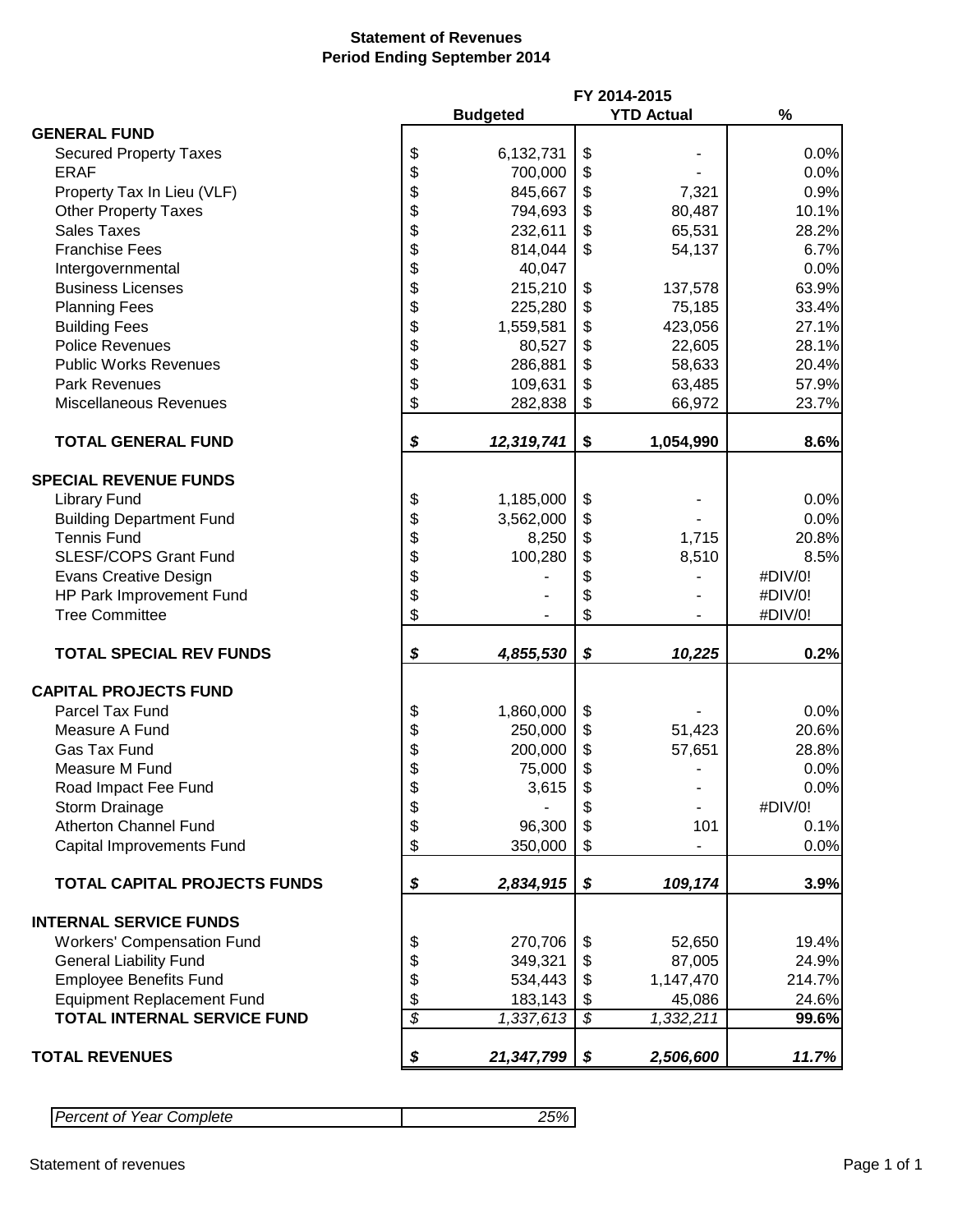## **Statement of Expenditures Period Ending September 2014**

|                                             |                          | FY 2014-2015    |                 |                   |         |
|---------------------------------------------|--------------------------|-----------------|-----------------|-------------------|---------|
|                                             |                          | <b>Budgeted</b> |                 | <b>YTD Actual</b> | $\%$    |
| <b>GENERAL FUND</b>                         |                          |                 |                 |                   |         |
| <b>City Council</b>                         | \$                       | 113,296         | \$              | 34,465            | 30.4%   |
| Administration                              | \$                       | 660,599         | \$              | 164,272           | 24.9%   |
| <b>City Attorney</b>                        | \$                       | 204,100         | \$              | 40,610            | 19.9%   |
| Finance                                     | \$                       | 643,295         | \$              | 160,151           | 24.9%   |
| Planning                                    | \$                       | 277,890         | \$              | 46,952            | 16.9%   |
| <b>Building</b>                             | \$                       | 1,343,166       | \$              | 339,533           | 25.3%   |
| Police                                      | \$                       | 6,008,955       | \$              | 1,403,118         | 23.4%   |
| <b>Public Works</b>                         | \$                       | 1,652,652       | \$              | 237,704           | 14.4%   |
| Interdepartmental                           | \$                       | 559,938         | \$              | 1,135,146         | 202.7%  |
|                                             |                          |                 |                 |                   |         |
| <b>TOTAL GENERAL FUND</b>                   | \$                       | 11,463,891      | \$              | 3,561,951         | 31.1%   |
| <b>SPECIAL REVENUE FUNDS</b>                |                          |                 |                 |                   |         |
| <b>Library Fund</b>                         | \$                       | 1,380,305       | \$              | 6,327             | 0.5%    |
| <b>Building Department Fund</b>             | \$                       | 1,903,927       | \$              | 28,604            | 1.5%    |
| <b>Tennis Fund</b>                          | \$                       | 10,700          | \$              | 735               | 6.9%    |
| <b>SLESF/COPS Grant Fund</b>                | \$                       | 100,000         | \$              |                   | 0.0%    |
| <b>Evans Creative Design</b>                | \$                       | 15,000          | \$              | 12,745            | 85.0%   |
| HP Park Improvement Fund                    | \$                       |                 | \$              |                   | #DIV/0! |
| <b>Tree Committee</b>                       | \$                       |                 | \$              |                   | #DIV/0! |
|                                             |                          |                 |                 |                   |         |
| <b>TOTAL SPECIAL REV FUNDS</b>              | \$                       | 3,409,932       | \$              | 48,411            | 1.4%    |
| <b>CAPITAL PROJECTS &amp; PROGRAM FUNDS</b> |                          |                 |                 |                   |         |
| Parcel Tax Fund                             | \$                       | 3,470,758       | \$              | 94,845            | 2.7%    |
| Measure A Fund                              | \$                       | 429,845         | \$              | 29,620            | 6.9%    |
| Gas Tax Fund                                | \$                       | 167,848         | \$              | 44,265            | 26.4%   |
| Measure M Fund                              | \$                       | 69,705          | \$              | 112               | 0.2%    |
| Road Impact Fee Fund                        |                          | 594,000         | \$              | 43                | 0.0%    |
| Storm Drainage                              |                          |                 | \$              |                   | #DIV/0! |
| <b>Atherton Channel Fund</b>                | \$\$                     | 352,500         | \$              |                   | 0.0%    |
| Capital Improvements Fund                   | \$                       | 483,792         | \$              | 1,132             | 0.2%    |
|                                             |                          |                 |                 |                   |         |
| TOTAL CAPITAL PROJECTS FUNDS                | \$                       | 5,568,448       | \$              | 170,018           | 3.1%    |
| <b>INTERNAL SERVICE FUNDS</b>               |                          |                 |                 |                   |         |
|                                             |                          |                 |                 |                   |         |
| <b>Workers' Compensation Fund</b>           | \$                       | 223,761         | \$              |                   | 0.0%    |
| <b>General Liability Fund</b>               | \$                       | 348,021         | \$              | 217,469           | 62.5%   |
| <b>Employee Benefits Fund</b>               | \$                       | 469,407         | \$              | 1,127,282         | 240.2%  |
| <b>Equipment Replacement Fund</b>           | \$                       | 190,223         | \$              | 27,865            | 14.6%   |
| <b>TOTAL INTERNAL SERVICE FUND</b>          | $\overline{\mathcal{S}}$ | 1,231,412       | $\overline{\$}$ | 1,372,615         | 111.5%  |
| <b>TOTAL EXPENDITURES</b>                   | \$                       | 21,673,683      | \$              | 5, 152, 995       | 23.8%   |

| Percent of<br>Year Complete |  |
|-----------------------------|--|
|                             |  |